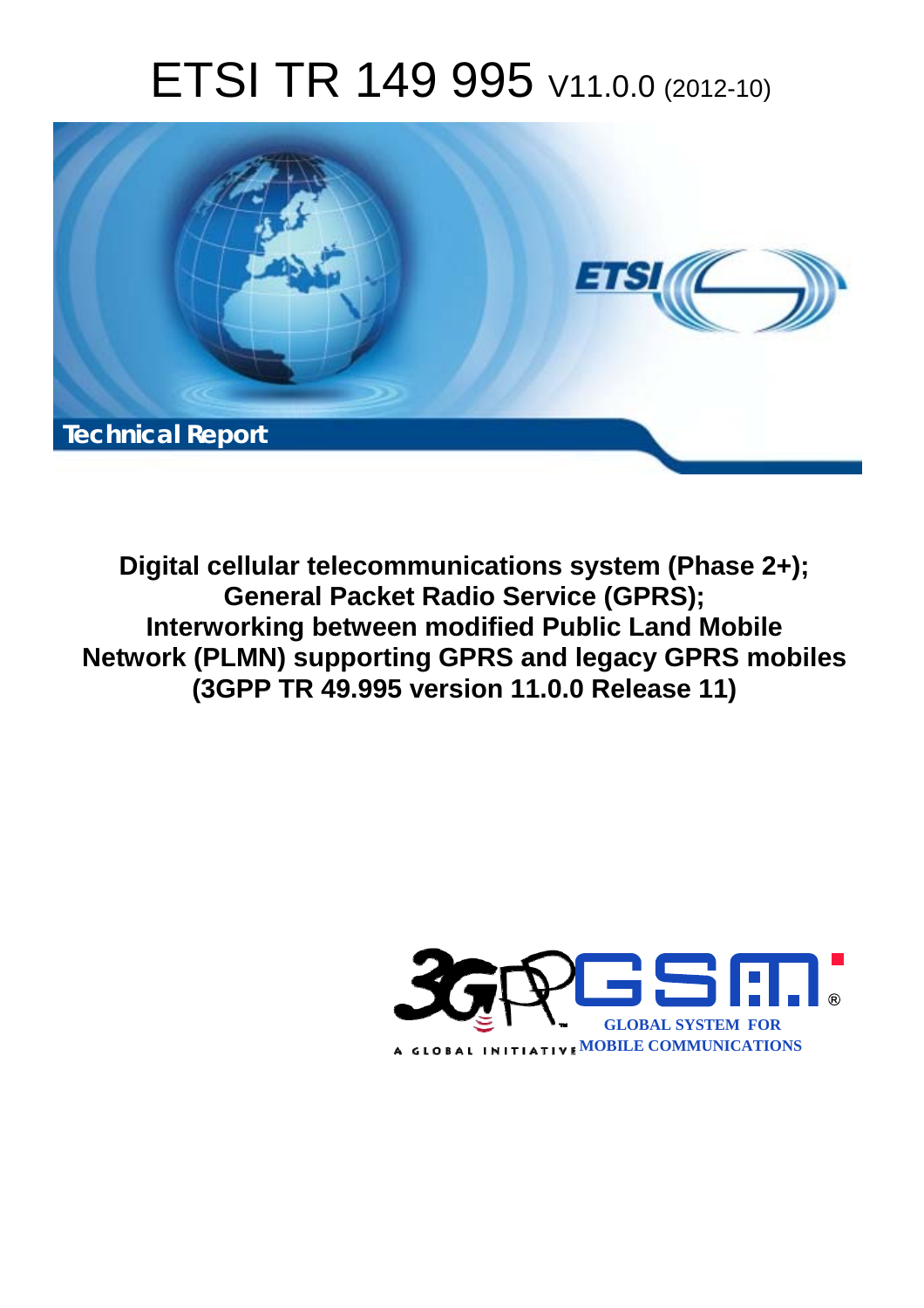Reference RTR/TSGG-0149995vb00

> Keywords GSM

#### *ETSI*

#### 650 Route des Lucioles F-06921 Sophia Antipolis Cedex - FRANCE

Tel.: +33 4 92 94 42 00 Fax: +33 4 93 65 47 16

Siret N° 348 623 562 00017 - NAF 742 C Association à but non lucratif enregistrée à la Sous-Préfecture de Grasse (06) N° 7803/88

#### *Important notice*

Individual copies of the present document can be downloaded from: [http://www.etsi.org](http://www.etsi.org/)

The present document may be made available in more than one electronic version or in print. In any case of existing or perceived difference in contents between such versions, the reference version is the Portable Document Format (PDF). In case of dispute, the reference shall be the printing on ETSI printers of the PDF version kept on a specific network drive within ETSI Secretariat.

Users of the present document should be aware that the document may be subject to revision or change of status. Information on the current status of this and other ETSI documents is available at <http://portal.etsi.org/tb/status/status.asp>

If you find errors in the present document, please send your comment to one of the following services: [http://portal.etsi.org/chaircor/ETSI\\_support.asp](http://portal.etsi.org/chaircor/ETSI_support.asp)

#### *Copyright Notification*

No part may be reproduced except as authorized by written permission. The copyright and the foregoing restriction extend to reproduction in all media.

> © European Telecommunications Standards Institute 2012. All rights reserved.

**DECT**TM, **PLUGTESTS**TM, **UMTS**TM and the ETSI logo are Trade Marks of ETSI registered for the benefit of its Members. **3GPP**TM and **LTE**™ are Trade Marks of ETSI registered for the benefit of its Members and of the 3GPP Organizational Partners.

**GSM**® and the GSM logo are Trade Marks registered and owned by the GSM Association.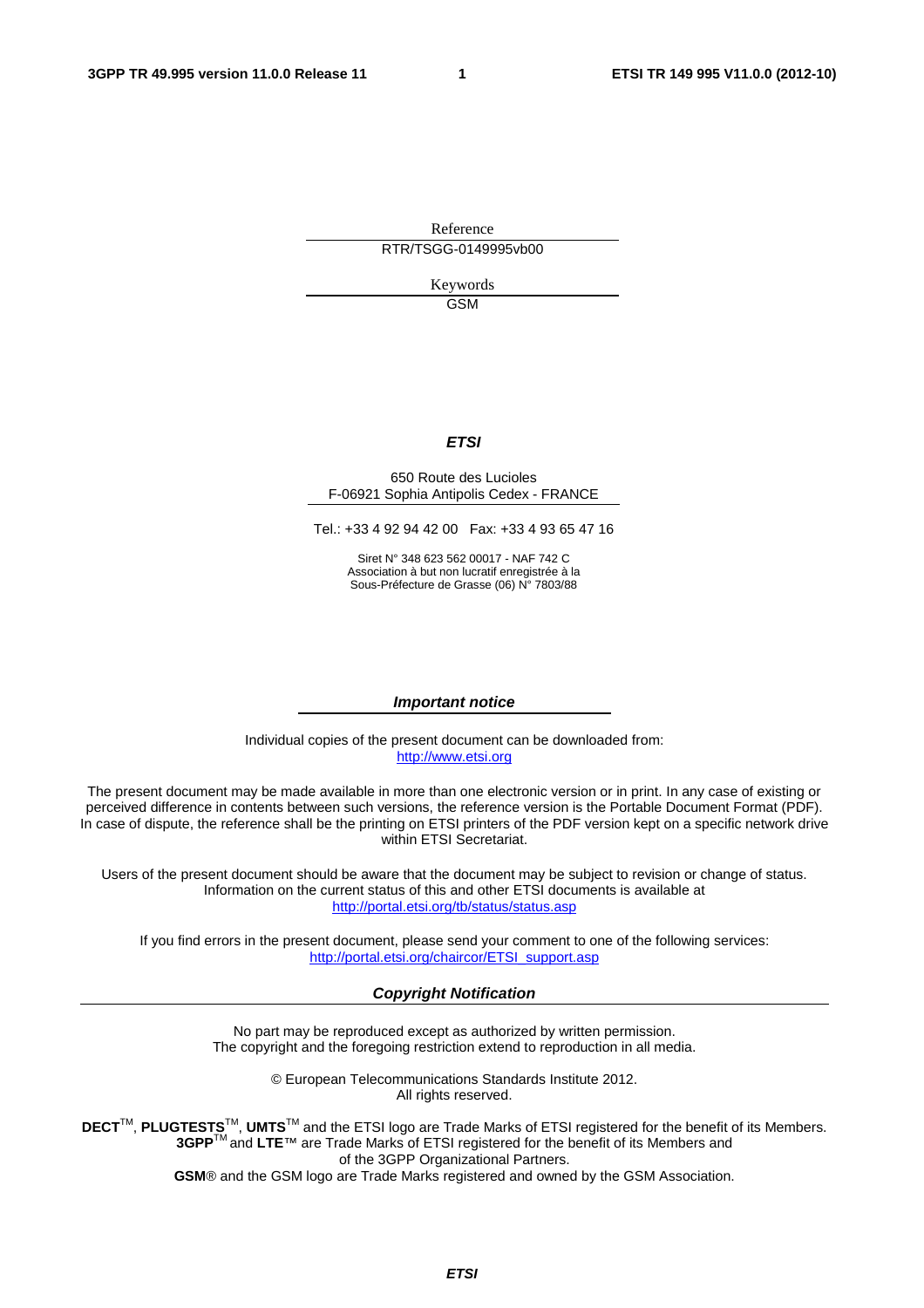## Intellectual Property Rights

IPRs essential or potentially essential to the present document may have been declared to ETSI. The information pertaining to these essential IPRs, if any, is publicly available for **ETSI members and non-members**, and can be found in ETSI SR 000 314: *"Intellectual Property Rights (IPRs); Essential, or potentially Essential, IPRs notified to ETSI in respect of ETSI standards"*, which is available from the ETSI Secretariat. Latest updates are available on the ETSI Web server [\(http://ipr.etsi.org](http://webapp.etsi.org/IPR/home.asp)).

Pursuant to the ETSI IPR Policy, no investigation, including IPR searches, has been carried out by ETSI. No guarantee can be given as to the existence of other IPRs not referenced in ETSI SR 000 314 (or the updates on the ETSI Web server) which are, or may be, or may become, essential to the present document.

### Foreword

This Technical Report (TR) has been produced by ETSI 3rd Generation Partnership Project (3GPP).

The present document may refer to technical specifications or reports using their 3GPP identities, UMTS identities or GSM identities. These should be interpreted as being references to the corresponding ETSI deliverables.

The cross reference between GSM, UMTS, 3GPP and ETSI identities can be found under [http://webapp.etsi.org/key/queryform.asp.](http://webapp.etsi.org/key/queryform.asp)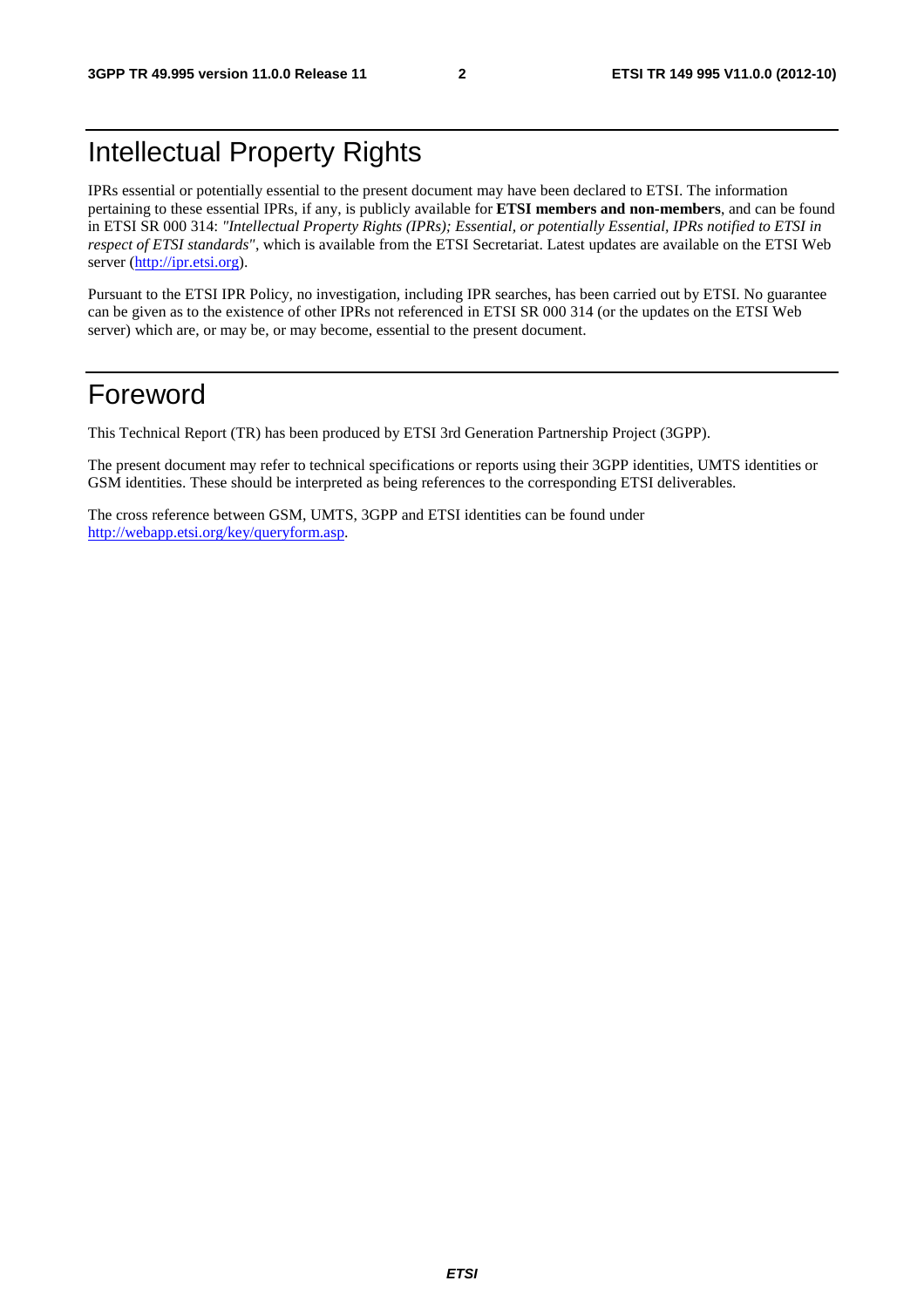$\mathbf{3}$ 

# Contents

| 1                                                                                                                                                                                             |  |  |  |  |  |  |
|-----------------------------------------------------------------------------------------------------------------------------------------------------------------------------------------------|--|--|--|--|--|--|
| 2                                                                                                                                                                                             |  |  |  |  |  |  |
| 3                                                                                                                                                                                             |  |  |  |  |  |  |
| 4                                                                                                                                                                                             |  |  |  |  |  |  |
| 5<br>5.1<br>5.1.1<br>5.1.2<br>5.1.3<br>5.1.4<br>5.2<br>5.2.1<br>5.2.2<br>5.2.3<br>5.2.4<br>5.3<br>5.3.1<br>5.3.2<br>5.3.3<br>5.3.4<br>5.4<br>5.4.1<br>5.4.2<br>5.4.3<br>5.4.4<br>5.5<br>5.5.1 |  |  |  |  |  |  |
| 5.5.2<br>5.5.3                                                                                                                                                                                |  |  |  |  |  |  |
| 5.5.4<br>5.6<br>5.6.1<br>5.6.2                                                                                                                                                                |  |  |  |  |  |  |
| 5.6.3<br>5.6.4                                                                                                                                                                                |  |  |  |  |  |  |
| Annex A:                                                                                                                                                                                      |  |  |  |  |  |  |
|                                                                                                                                                                                               |  |  |  |  |  |  |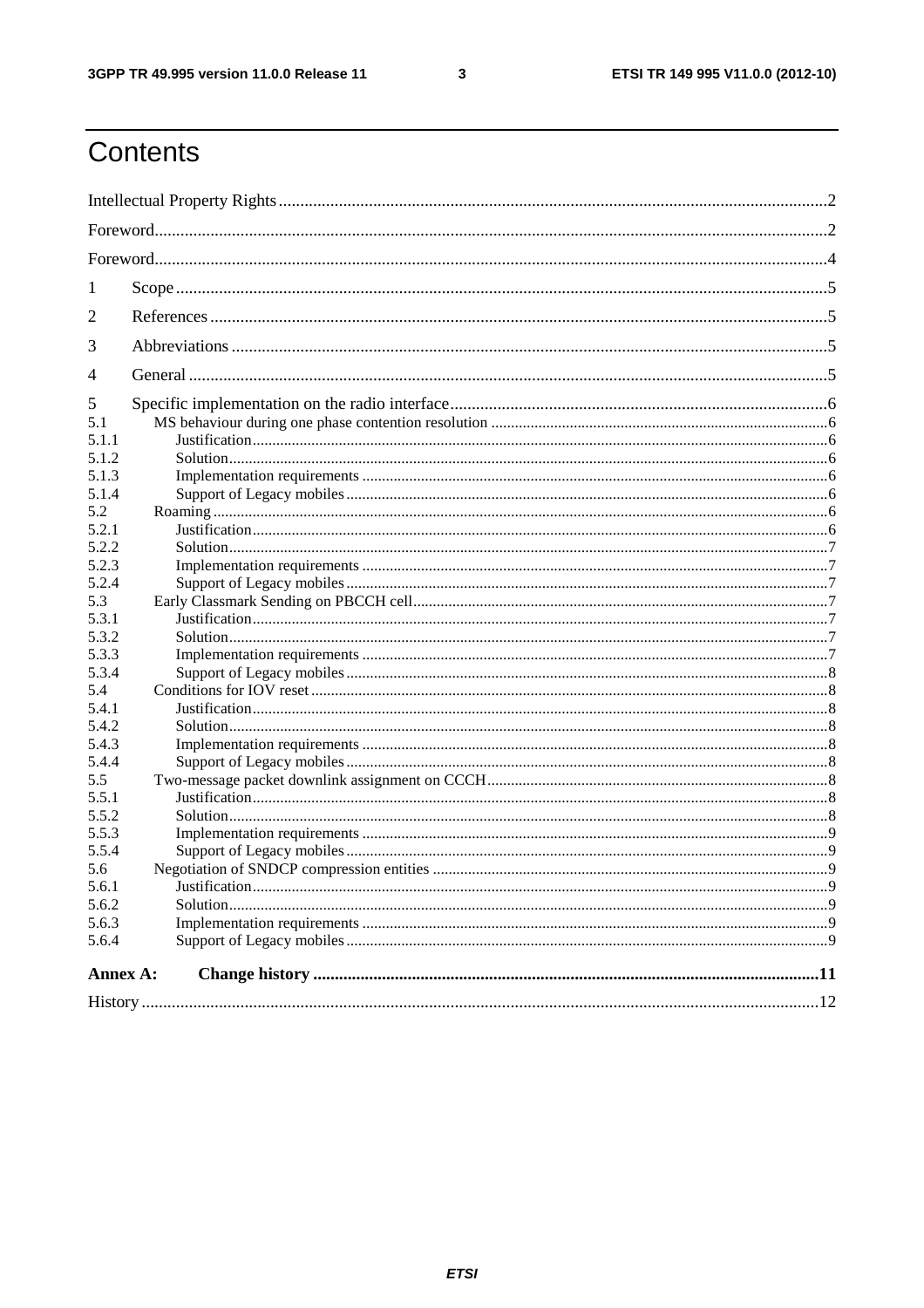### Foreword

This Technical Specification has been produced by the 3<sup>rd</sup> Generation Partnership Project (3GPP).

The contents of the present document are subject to continuing work within the TSG and may change following formal TSG approval. Should the TSG modify the contents of the present document, it will be re-released by the TSG with an identifying change of release date and an increase in version number as follows:

Version x.y.z

where:

- x the first digit:
	- 1 presented to TSG for information;
	- 2 presented to TSG for approval;
	- 3 or greater indicates TSG approved document under change control.
- y the second digit is incremented for all changes of substance, i.e. technical enhancements, corrections, updates, etc.
- z the third digit is incremented when editorial only changes have been incorporated in the document.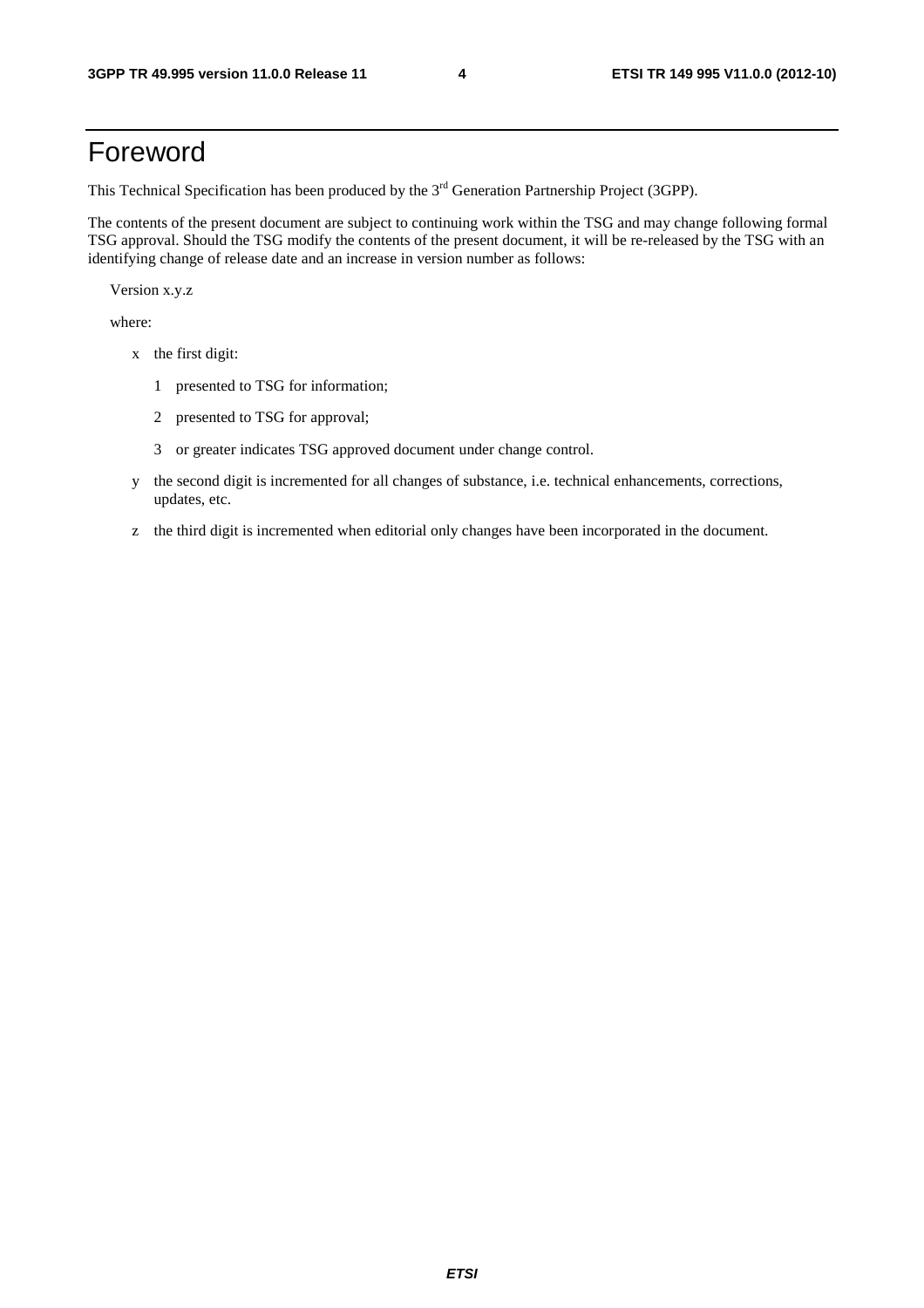### 1 Scope

This report describes issues relating to the GPRS specifications, which lead to the specifications being modified after the placement of GPRS compliant mobiles into the market place.

Where possible the present report clarifies any recommended measures which may be adopted by the GPRS infrastructure to enable interworking to be obtained between the GPRS infrastructure and legacy Mobile Station (MS) implementations of the GPRS specifications.

For each issue this report also defines the time after which all new GPRS mobiles are required to meet the modified specifications.

The lifetime of the herein described measures together with their potential impact on optimal network performance is out of the scope of the present document.

### 2 References

The following documents contain provisions which, through reference in this text, constitute provisions of the present document.

- References are either specific (identified by date of publication, edition number, version number, etc.) or non-specific.
- For a specific reference, subsequent revisions do not apply.
- For a non-specific reference, the latest version applies. In the case of a reference to a 3GPP document (including a GSM document), a non-specific reference implicitly refers to the latest version of that document *in the same Release as the present document*.
- [1] 3GPP TR 21.905: "Vocabulary for 3GPP Specifications".

## 3 Abbreviations

Abbreviations used in the present document are listed in 3GPP TR 21.905 [1].

### 4 General

In the implementation of the GPRS standard it has been found that some aspects of GPRS have not been fully covered and as a result late changes have been made to the specifications.

This has lead to the situation where existing GPRS mobiles (i.e. those already in the field) no longer aligned with the latest version of the specifications. These "legacy" mobiles will not be modified; however, where possible the present report clarifies any recommended measures which may be adopted by the GPRS infrastructure to enable interworking to be obtained between the GPRS infrastructure and these legacy Mobile Station (MS).

In addition and to ensure sufficient time for implementation and testing of modified GPRS implementation (MS and network) this TR specifies the point in time at which the specification modification come into force. After this point in time all new GPRS mobiles will be required to support the modified specification and all GPRS networks will be expected to handle the new mobile behaviour correctly.

The remainder of this TR describes how to overcome the possible impacts of the above factors.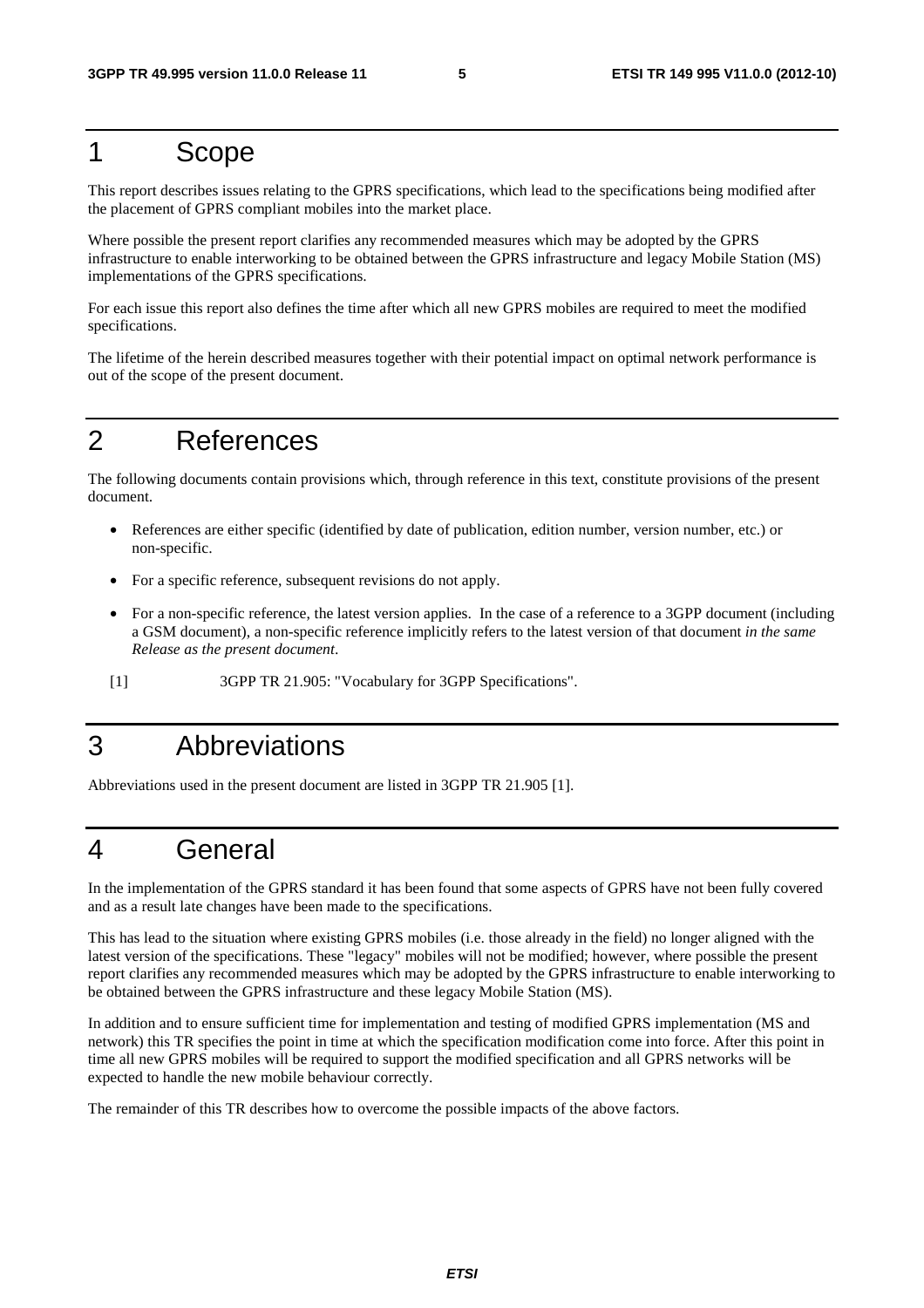### 5 Specific implementation on the radio interface

#### 5.1 MS behaviour during one phase contention resolution

#### 5.1.1 Justification

It has been found that in some instances the one phase contention resolution procedure leads to interoperability issues.

#### 5.1.2 Solution

To avoid interoperability issues, TSG GERAN#3 agreed on the following mobile station behaviour during the contention resolution phase (CR 04.60-A952):

- 1 A mobile station shall accept a Packet Uplink Assignment addressing it by the uplink TFI or TLLI; the mobile station shall act on this message according to the procedures defined in packet transfer mode during operation on an uplink TBF. If a valid RRBP field is received as part of this message, the mobile station shall transmit a Packet Control Acknowledgment in the block specified in uplink.
- 2 A mobile station may act on the other non-distribution messages addressing the mobile station with the TFI or TLLI, and may transmit a Packet Control Acknowledgment when a valid RRBP field is received in downlink RLC/MAC control blocks
- 3 A mobile station shall not answer to a polling request received in a Packet Uplink Ack/Nack message in case it includes a TLLI addressing another mobile station; then an ambiguous word is deleted in 3GPP TS 04.60 subclause 10.4.5.
- 4 To prevent a mobile station receiving downlink data intended to another mobile station, it is required that a mobile station in contention resolution phase shall not accept a PACKET DOWNLINK ASSIGNMENT nor a PACKET TIMESLOT RECONFIGURE message, whatever the address used in these assignment messages.

#### 5.1.3 Implementation requirements

All new GPRS mobiles shall support the basic contention resolution procedure (covered by points 1, 2, and 3) as soon as the relevant specification (GSM 04.60 v6.12.0) is published by 3GPP.

All new GPRS mobiles shall support the complete contention resolution procedure (covered by points 1, 2, 3, and 4) within four months of the relevant specification (GSM 04.60 v6.12.0) being published by 3GPP.

#### 5.1.4 Support of Legacy mobiles

In order to force the rejection of occasional LLC frames that may be received by the wrong mobile station, ciphering needs to be applied. This will cause an LLC frame that is received by the wrong mobile station to be rejected by the receiving LLC entity.

### 5.2 Roaming

#### 5.2.1 Justification

It has been found that where two operators have a CS roaming agreement but no GPRS roaming agreement the GPRS specifications cause the user"s SIM to be 'invalidated for GPRS service'.

This means, for example, that a user roaming from his home network into a visited network and back to his home network will see an inconsistent level of GPRS service. In other words a service which was working (before the user roamed) will no longer be working even though the user has returned to the original network which provided GPRS service.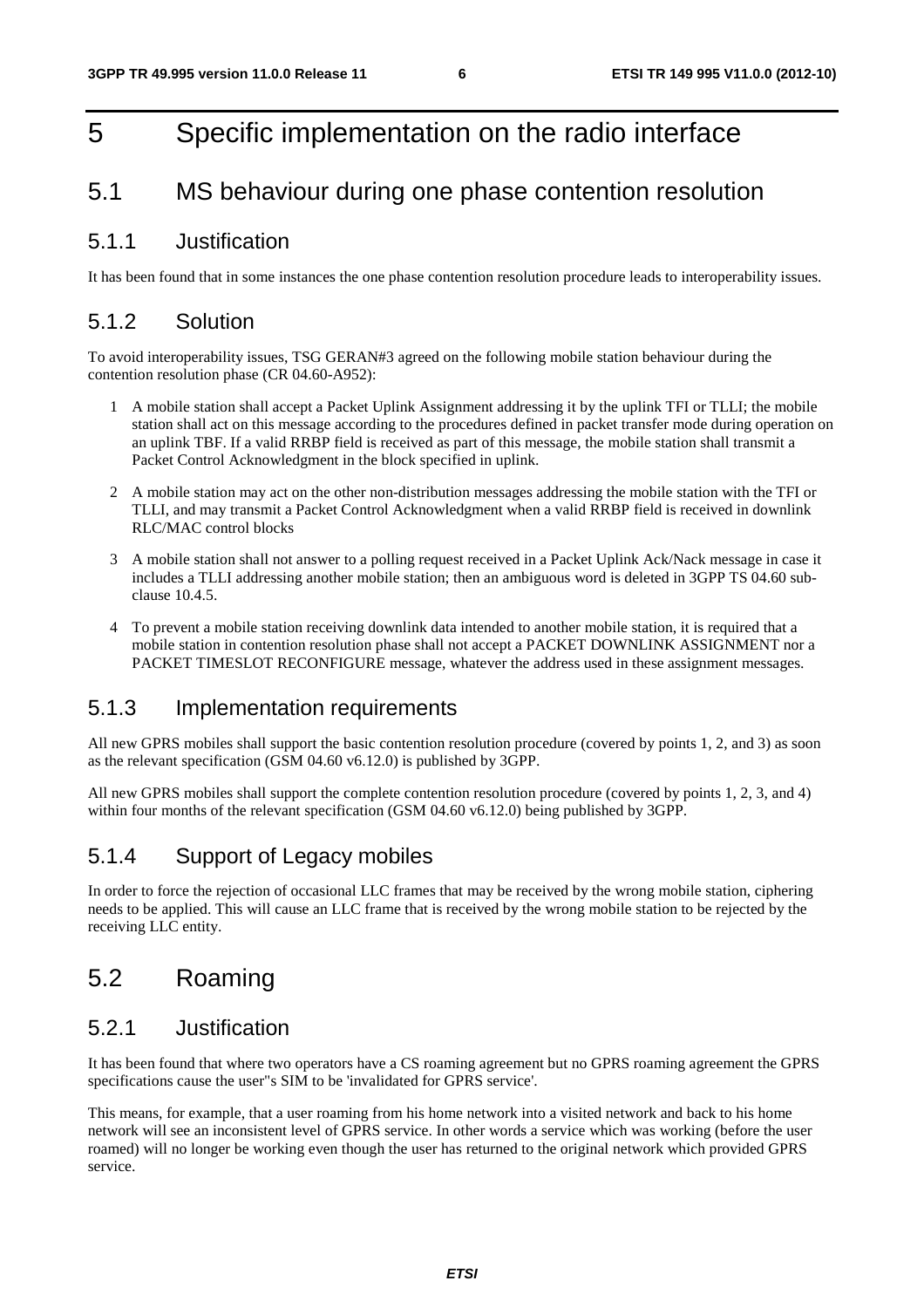#### 5.2.2 Solution

To avoid the SIM being invalidated unnecessarily TSG CN#11 agreed to a modification to the GPRS specifications, which allows a network to reject a mobile"s GPRS Attach request with a new GMM cause code "GPRS services not allowed in the current PLMN".

The new rejection cause value "GPRS services not allowed in this PLMN"(#14) can be indicated to the MS during GPRS attach, detach and RAU in a PLMN which does not offer GPRS roaming to that MS. When an MS receives this cause code it shall not attempt a new GPRS attach before entering a new PLMN on which it hasn't be rejected with the same cause after the last switch on.

In order to memorise the PLMNs on which the MS has been rejected with #14, a new PLMN list is introduced, which should be deleted when the MS is switched off. The list is introduced in order to avoid subsequent registration attempts if either the MS (in class C mode), or the user (in class A/B mode) triggers a PLMN reselection after reception of #14.

#### 5.2.3 Implementation requirements

All new GPRS mobiles shall support the handling of the new cause value within four months of the relevant specification (04.08 v6.14.0) being published by 3GPP.

#### 5.2.4 Support of Legacy mobiles

To restore the SIM to proper operation for GPRS service the user needs to power off and on the mobile. As defined by the specifications, this resets the SIM to its original state and removes the information indicating that the SIM is invalid for GPRS service.

The use of cause value #14 (or any other cause value which is not defined in the reference specification of the MS), towards some of the roaming legacy mobiles which were implemented prior to the date laid down in 5.2.3, operating in a network using Network Mode of Operation I (NMO I), may lead to those legacy mobiles not receiving service (see 04.08 subclauses 4.2.4.2.2 and 4.7.3.1.5). This means that the behaviour of some roaming legacy mobiles may be unpredictable in NMO I if cause value #14 is used towards those legacy mobiles.

### 5.3 Early Classmark Sending on PBCCH cell

#### 5.3.1 Justification

It was found that the Early Classmark Sending Capability (ECSC) bit is present on BCCH in SI3 but is not present on PBCCH.

If the MS considers that early classmark sending is not allowed by the network, it will not spontaneously send a CLASSMARK CHANGE message when a call is initiated, and the Classmark 3 IE will not be received by the network. This may result in that the MS will not receive expected service from the network based on actual MS capabilities.

Three different mobile implementations have been identified for a GPRS R97 mobile on a PBCCH cell:

a) The MS systematically reads SI3 on BCCH and uses the ECSC value,

b) When the MS does not read SI3, it systematically sends early classmark message,

c) When the MS does not read SI3, the MS never sends early classmark message.

#### 5.3.2 Solution

TSG GERAN#07 has agreed that the three mobile implementations are acceptable for a GPRS R97 MS.

#### 5.3.3 Implementation requirements

The systematic reception of an early CLASSMARK CHANGE message shall be supported by the BSS, even though the BSS may ignore the content of the message.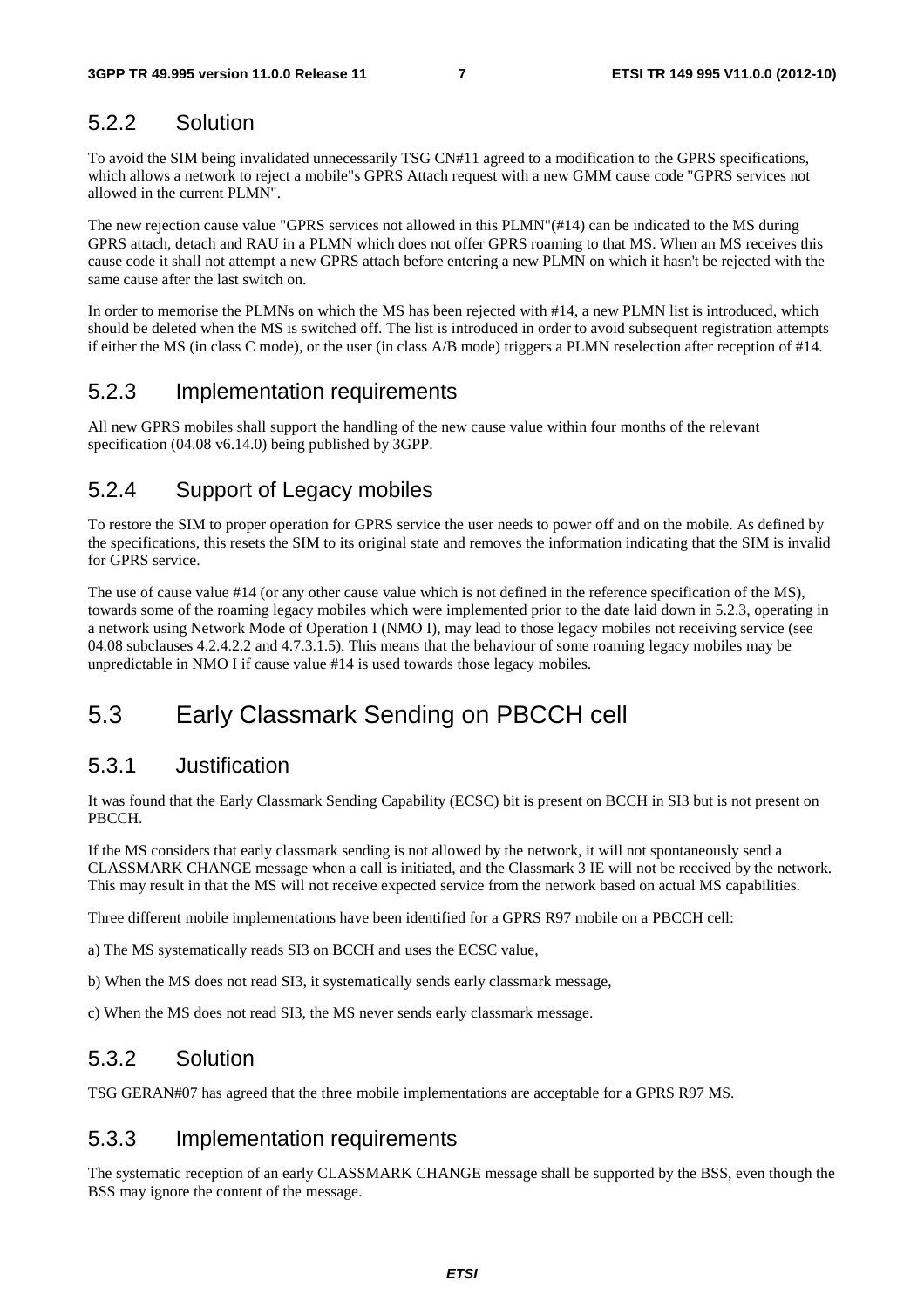### 5.3.4 Support of Legacy mobiles

The network may initiate a classmark interrogation procedure (see 3GPP TS 04.08) to get the Classmark 3 information from the MS.

### 5.4 Conditions for IOV reset

#### 5.4.1 Justification

It was found that the term "change of Kc" used in 3GPP TS 04.64 sec. 8.9.2 was interpreted differently.

Two different mobile implementations have been identified for a GPRS R98 mobile for the case that the network uses the same authentication triplets twice:

a) the MS does not reset the IOV value to its default value, but keeps the current value;

b) the MS resets the IOV value to its default value.

### 5.4.2 Solution

TSG-CN1 Meeting #21has agreed that only the behaviour described in 5.4.1 a) is correct and has clarified this behaviour in the corresponding CR 04.64 A155.

#### 5.4.3 Implementation requirements

All new GPRS mobiles shall support the correct behaviour of the IOV handling described above within four months of the relevant specification (04.64 v7.4.0) being published by 3GPP.

#### 5.4.4 Support of Legacy mobiles

After the assignment of the same Kc value, in order to avoid different IOV values in the SGSN and the legacy mobile station, the SGSN may negotiate a random IOV value, after the authentication procedure is completed.

### 5.5 Two-message packet downlink assignment on CCCH

#### 5.5.1 Justification

It has been found that the "downlink" bit in the *Dedicated Mode or TBF* information element has been implemented differently.

The *Dedicated Mode or TBF* information element is used in the IMMEDIATE ASSIGNMENT message on CCCH. The "downlink" bit is significant at a packet downlink assignment using this message. If the mobile station has received a first IMMEDIATE ASSIGNMENT message where the *Dedicated Mode or TBF* information element indicates that this is the first message in a two-message assignment (3GPP TS 04.08), two different implementations have been identified for a GPRS R98 mobile station:

- a) The mobile station expects a second IMMEDIATE ASSIGNMENT message with the "downlink" bit set to "0" in the *Dedicated Mode or TBF* information element.
- b) The mobile station expects a second IMMEDIATE ASSIGNMENT message with the "downlink" bit set to "1" in the *Dedicated Mode or TBF* information element.

In each case, if there is no second IMMEDIATE ASSIGNMENT message received with the "downlink" bit set to the expected value, the two-message assignment procedure fails.

#### 5.5.2 Solution

TSG GERAN meeting #12 has agreed that the two implementations are acceptable for a GPRS R98 mobile station.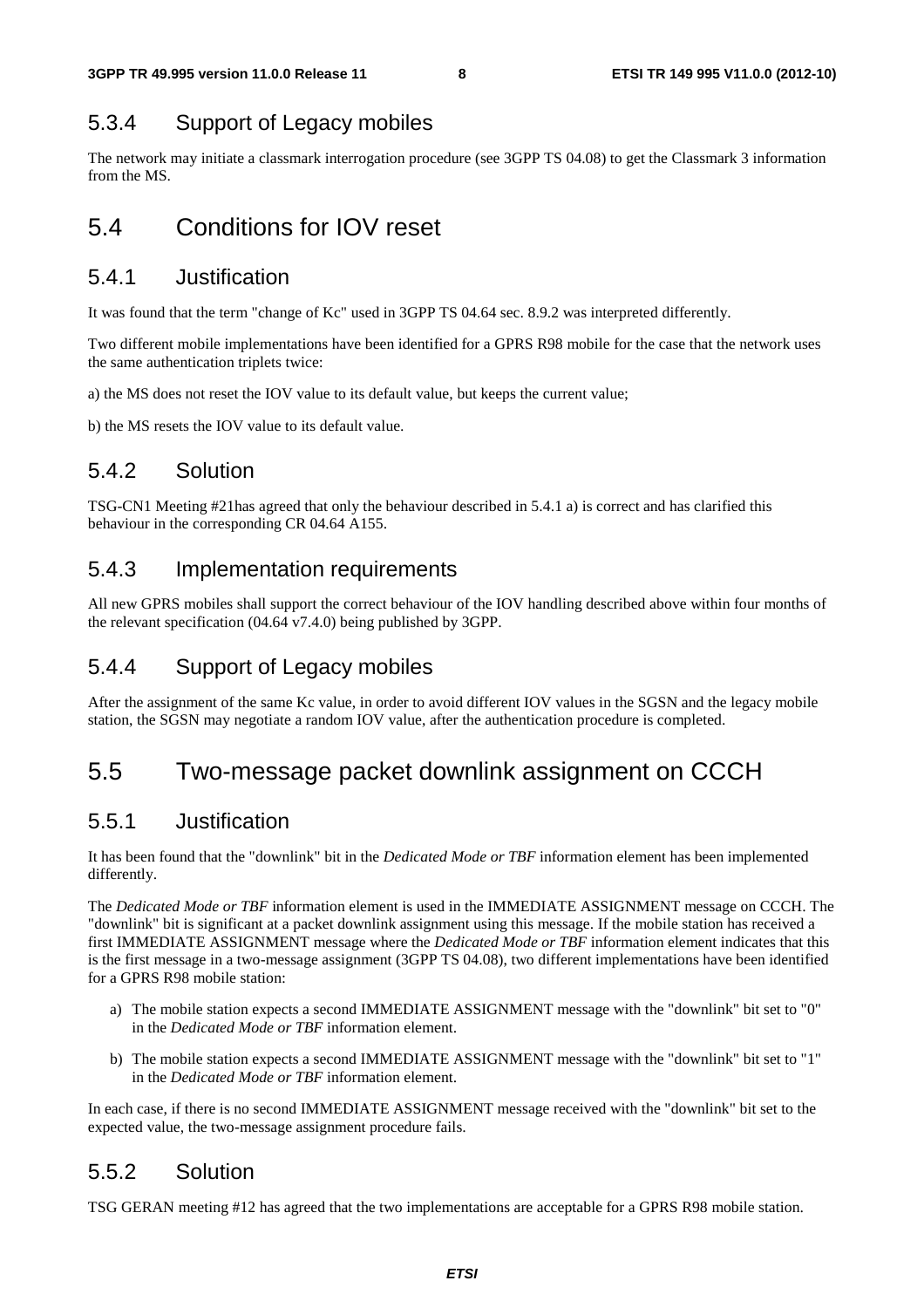#### 5.5.3 Implementation requirements

Not applicable to GPRS R98.

### 5.5.4 Support of Legacy mobiles

The network may avoid using the two-message assignment procedure for packet downlink assignment. If frequency hopping shall be applied and the *direct encoding* of the frequency parameters does not fit into a single IMMEDIATE ASSIGNMENT message, the network may use *indirect encoding* of the frequency parameters.

### 5.6 Negotiation of SNDCP compression entities

#### 5.6.1 Justification

It has been found that the negotiation of SNDCP compression entities with unknown algorithm type described in 3GPP TS 44.065 subclause 6.8 was interpreted differently up to and including version 6.2.0 of the TS.

According to 3GPP TS 44.065 subclauses 6.8.1 and 6.8.2, an SNDCP entity can accept a compression entity proposed by its peer SNDCP entity by not including it in the responding SNDCP XID block.

On the other hand, according to subclause 6.8.3, exception handling:

 "In this subclause, the term "parameter" may refer, wherever applicable, to an SNDCP XID parameter, a compression field (for parameter type 1 or 2), or a parameter for a compression field. If the originating SNDCP XID block includes a parameter with unrecognised Type field, the parameter shall be ignored by the responder."

Some manufacturers have interpreted the above requirement in such a way that it applies also to the parameter "algorithm type" in the SNDCP XID parameters "protocol control information compression" and "data compression".

With such an interpretation, in some scenarios the SNDCP entity originating the XID negotiation cannot decide whether the peer SNDCP entity did not respond to a proposed compression entity in order to accept it or because it did not know the algorithm and therefore ignored the proposed compression entity.

In particular, some R97/98 MS implementations ignore a proposal for a protocol control information compression with algorithm type RFC2507, because this algorithm was only introduced in R99. Since the MS does not explicitly reject the proposed compression entity for RFC2507, a R99 SGSN following subclauses 6.8.1 and 6.8.2 may assume that the MS has accepted the proposal and will start using this compression entity. The MS will then discard the downlink packets compressed by the SGSN with RFC2507.

#### 5.6.2 Solution

TSG-CN #25 approved the CR 015r2 to 3GPP TS 44.065 for Rel-4 and CR 016r2 from Rel-5 onwards. These CRs mandate explicit rejection of non-supported compression algorithms to remove the ambiguity.

#### 5.6.3 Implementation requirements

All new GPRS mobile stations shall support the explicit rejection of non-supported compression algorithms as described above within four months of the relevant specification being approved by 3GPP.

NOTE: This subclause was added in the present document in TSG-GERAN meeting #24 in April 2005.

#### 5.6.4 Support of Legacy mobiles

For the algorithm RFC2507 which was introduced in R99, the SNDCP entity in the network originating the XID negotiation can resolve this ambiguity by evaluating the revision level of its peer entity (revision level in the MS network capability IE), since a R99 implementation cannot treat RFC2507 as unknown compression algorithm. To this purpose the SNDCP entity in the network needs to be informed about the revision level of the mobile station.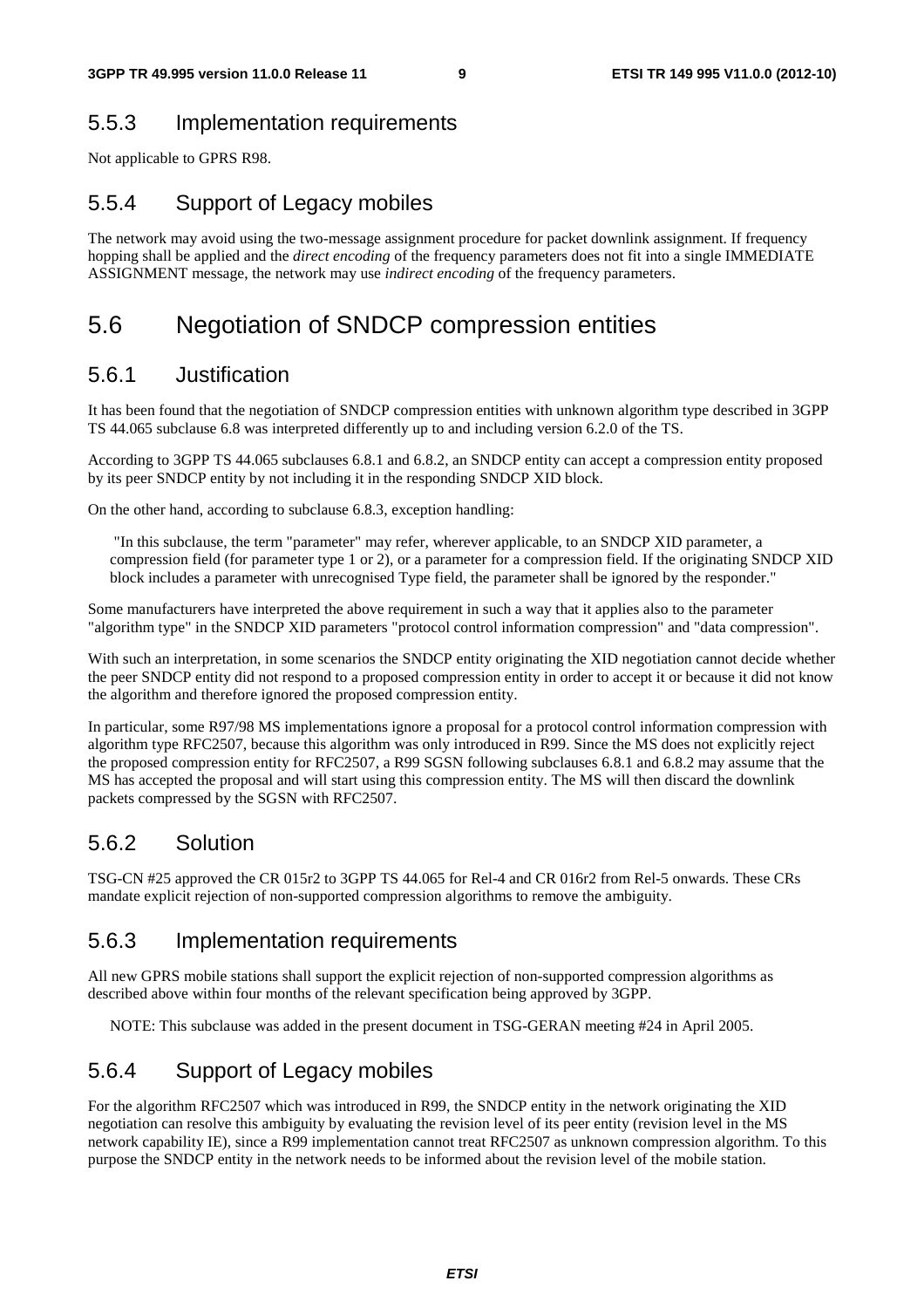If the mobile station uses SNDCP version 0 and does not explicitly reply to the proposal for a compression entity, and the revision level of the mobile station is

- 'GSM phase 2':

 the SGSN may assume that the entity was rejected, if the proposed algorithm was introduced in R99 or later. If the algorithm was introduced before R99, the network shall proceed as specified in TS 44.065;

- 'R99 or later':

 the SGSN may assume that the entity was rejected, if the proposed algorithm was introduced in Rel-4 or later. If the algorithm was introduced in R99 or earlier, the network shall proceed as specified in TS 44.065.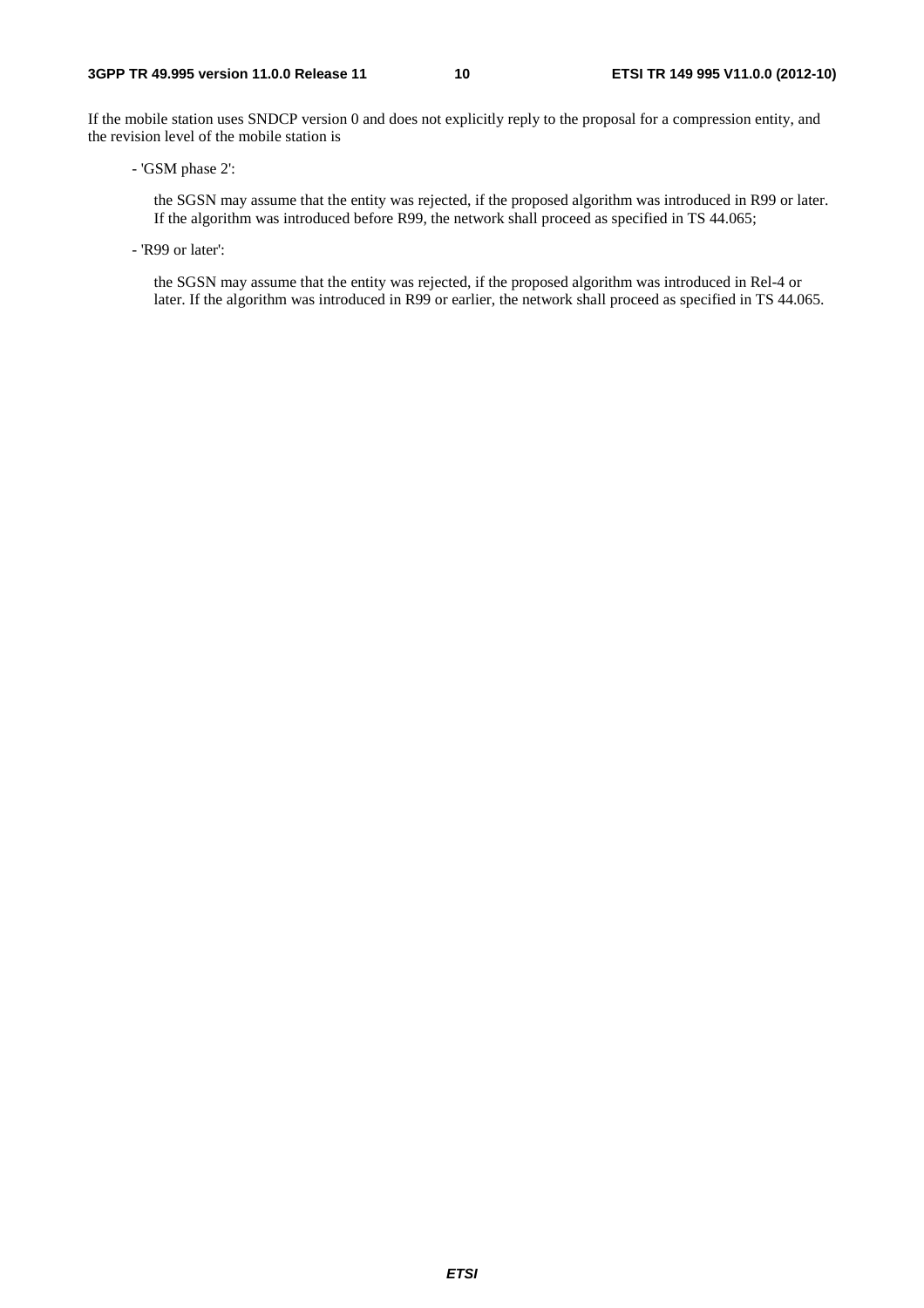# Annex A: Change history

| <b>Change history</b> |                   |                 |           |            |                                           |            |            |  |  |
|-----------------------|-------------------|-----------------|-----------|------------|-------------------------------------------|------------|------------|--|--|
| <b>Date</b>           | <b>TSG GERAN#</b> | <b>TSG Doc.</b> | <b>CR</b> | <b>Rev</b> | <b>Subject/Comment</b>                    | <b>Old</b> | <b>New</b> |  |  |
| 2001-04               | 04                | GP-010917       |           |            | Version for Release 1998                  |            | 7.0.0      |  |  |
| 2001-11               | 07                | GP-012829       | A004 1    |            | Support of Early Classmark Sending by an  | 7.0.0      | 7.1.0      |  |  |
|                       |                   |                 |           |            | PBCCH capable cell                        |            |            |  |  |
| 2002-02               | 08                | GP-020402       | A006      |            | Conditions for IOV reset                  | 7.1.0      | 7.2.0      |  |  |
| 2002-12               | 12                | GP-023241       | A008 2    |            | Use of Cause #14 in networks using NMO I  | 7.2.0      | 7.3.0      |  |  |
| 2002-02               | 12                | GP-023243       | A010 1    |            | Two-message packet downlink assignment on | 7.2.0      | 7.3.0      |  |  |
|                       |                   |                 |           |            | <b>CCCH</b>                               |            |            |  |  |
| 2005-04               | 24                | GP-050824       | 003       |            | Negotiation of SNDCP Compression Entities | 7.3.0      | 6.0.0      |  |  |
| 2007-08               | 35                |                 |           |            | Version for Release 7                     | 6.0.0      | 7.0.0      |  |  |
| 2008-12               | 40                |                 |           |            | Version for Release 8                     | 7.0.0      | 8.0.0      |  |  |
| 2009-12               | 44                |                 |           |            | Version for Release 9                     | 8.0.0      | 9.0.0      |  |  |
| 2011-03               | 49                |                 |           |            | Version for Release 10                    | 9.0.0      | 10.0.0     |  |  |
| 2012-09               | 55                |                 |           |            | Version for Release 11                    | 10.0.0     | 11.0.0     |  |  |